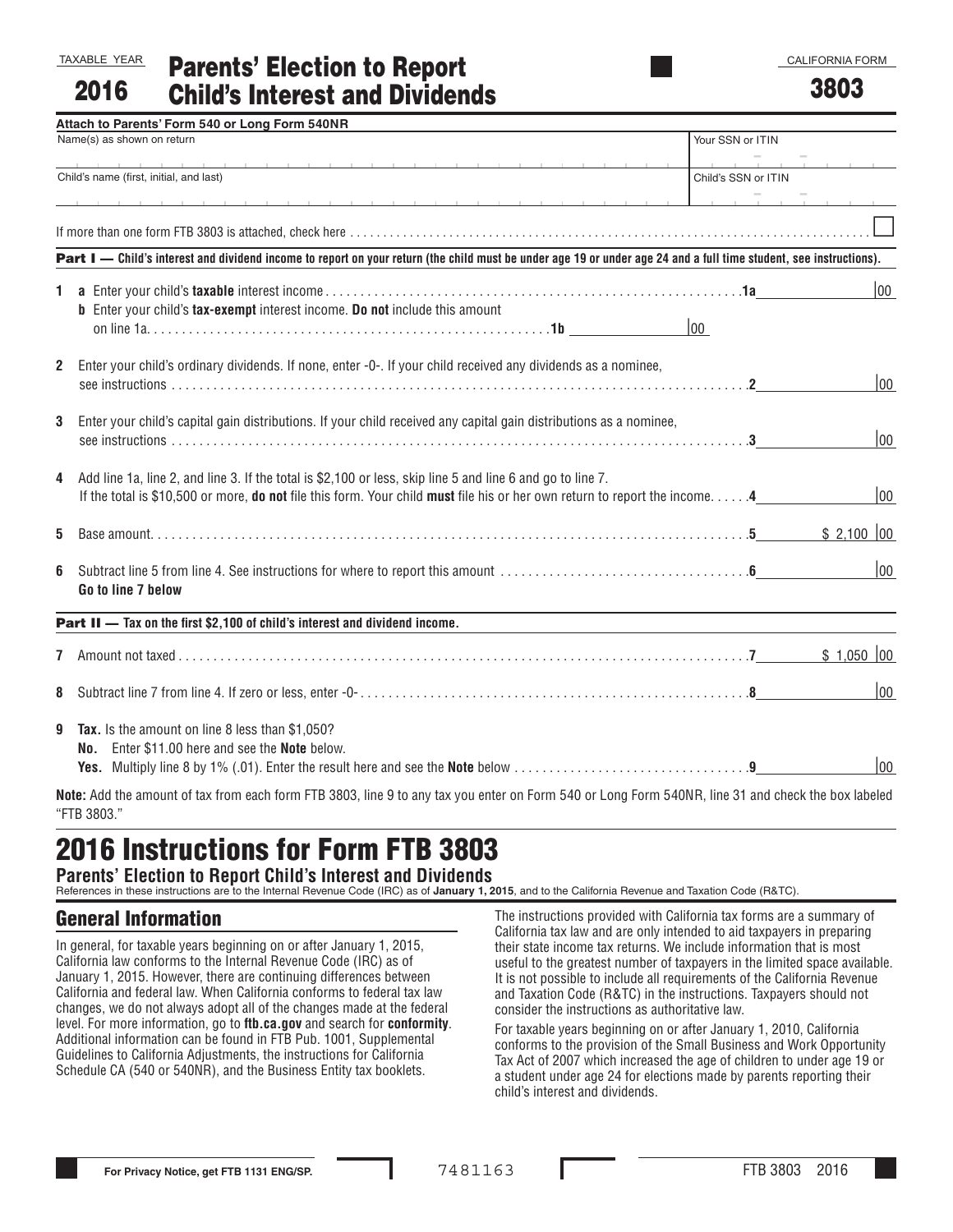#### **Registered Domestic Partners (RDP)**

For purposes of California income tax, references to a spouse, husband, or wife also refer to a California RDP, unless otherwise specified. When we use the initials RDP they refer to both a California registered domestic "partner" and a California registered domestic "partnership," as applicable. For more information on RDPs, get FTB Pub. 737, Tax Information for Registered Domestic Partners.

## A Purpose

Parents may elect to report their child's income on their California income tax return by completing form FTB 3803, Parents' Election to Report Child's Interest and Dividends. If you make this election, the child will not have to file a return. You may report your child's income on your California income tax return even if you do not do so on your federal income tax return. You may make this election if your child meets all of the following conditions:

- Was under age 19 or a student under age 24 at the end of 2016. A child born on January 1, 1998, is considered to be age 19 at the end of 2016. A child born on January 1, 1993, is considered to be age 24 at the end of 2016.
- Is required to file a 2016 income tax return.
- Does not file a joint return for 2016.
- Had income only from interest and dividends, including capital gain distributions.
- Had gross income for 2016 that was less than \$10,500.
- Made no estimated tax payments for 2016.
- Did not have any overpayment of tax shown on his or her 2015 return applied to the 2016 estimated taxes.
- Had no state income tax withheld from his or her income (backup withholding).

As a parent, you must also qualify as explained in Section B.

## Parents Who Qualify to Make the Election

You qualify to make this election if you file Form 540, California Resident Income Tax Return, or Long Form 540NR, California Nonresident or Part-Year Resident Income Tax Return, and if any of the following applies to you:

- You and the child's other parent were married to each other or in a RDP and you file a joint return for 2016.
- You and the child's other parent were married to each other or in a RDP but you file separate returns for 2016 AND you had the higher taxable income. If you do not know if you had the higher taxable income, get federal Publication 929, Tax Rules for Children and Dependents.
- You were unmarried, treated as unmarried for state income tax purposes, or separated from the child's other parent by a divorce, separate maintenance decree, or termination of a RDP and you had custody of your child for most of the year (you were the custodial parent). If you were the custodial parent and you remarried or entered into another RDP, you may make the election on a joint return with your new spouse/RDP (your child's stepparent). But if you and your new spouse/RDP do not file a joint return, you qualify to make the election only if you had higher taxable income than your new spouse/RDP.

If you and the child's other parent were not married or in a RDP but you lived together during the year with the child, you qualify to make the election only if you are the parent with the higher taxable income.

If you elect to report your child's income on your return, you may not reduce that income by any deductions that your child would be entitled to claim on his or her own return, such as the penalty on early withdrawal of child's savings or any itemized deductions. For more information, get the instructions for federal Form 8814, Parents' Election to Report Child's Interest and Dividends.

## C How to Make the Election

To make the election, complete and attach form FTB 3803 to your Form 540 or Long Form 540NR and file your return by the due date (including extensions).

File a separate form FTB 3803 for each child whose income you choose to report.

## Specific Line Instructions

Use Part I to figure the amount of the child's income to report on your tax return. Use Part II to figure any additional tax that must be added to your tax.

**Name and Social Security Number (SSN) or Individual Taxpayer Identification Number (ITIN).** Enter your name as shown on your tax return. If filing a joint return, include your spouse's/RDP's name but enter the SSN or ITIN of the person whose name is shown first on the return.

For more information about interest, dividends, and capital gain distributions taxable by California, get the instructions for Schedule CA (540), California Adjustments — Residents, or Schedule CA (540NR), California Adjustments — Nonresidents and Part-Year Residents.

## Part I Child's Interest and Dividend Income to Report on Your Return

#### Line 1a

Enter **all** interest income taxable by California and received by your child in 2016. If, as a nominee, your child received interest that actually belongs to another person, write the amount and the initials "ND" (for "nominee distribution") on the dotted line to the left of line 1a. **Do not**  include amounts received by your child as a nominee in the total entered on line 1a.

If your child received Form 1099-INT, Interest Income, showing California tax-exempt interest or Form 1099-OID, Original Issue Discount, get the instructions for federal Form 8814.

#### Line 1b

If your child received any interest income exempt from California tax, such as interest on United States savings bonds or California municipal bonds, enter the total tax-exempt interest on line 1b. Also include any exempt-interest dividends your child received as a shareholder in a mutual fund or other regulated investment company. **Do not** include this interest on line 1a. Get the instructions for Schedule CA (540 or 540NR), line 8, for more information.

#### Line 2

Enter ordinary dividends received by your child in 2016. Ordinary dividends should be shown on Form 1099-DIV, Dividends and Distributions, box 1. Also, include ordinary dividends your child received through a partnership, S corporation, estate or trust.

If your child received, as a nominee, ordinary dividends that actually belong to another person, enter the amount and the initials "ND" on the dotted line to the left of line 2. **Do not** include amounts received as a nominee in the total for line 2.

#### Line 3

Enter the capital gain distributions taxable by California and received by your child in 2016. Capital gain distributions should be shown on Form 1099-DIV, box 2a. Also, see the instructions for line 6. If your child received, as a nominee, capital gain distributions that actually belong to another person, enter the amount and the initials "ND" on the dotted line to the left of line 3. **Do not** include amounts received as a nominee in the total for line 3.